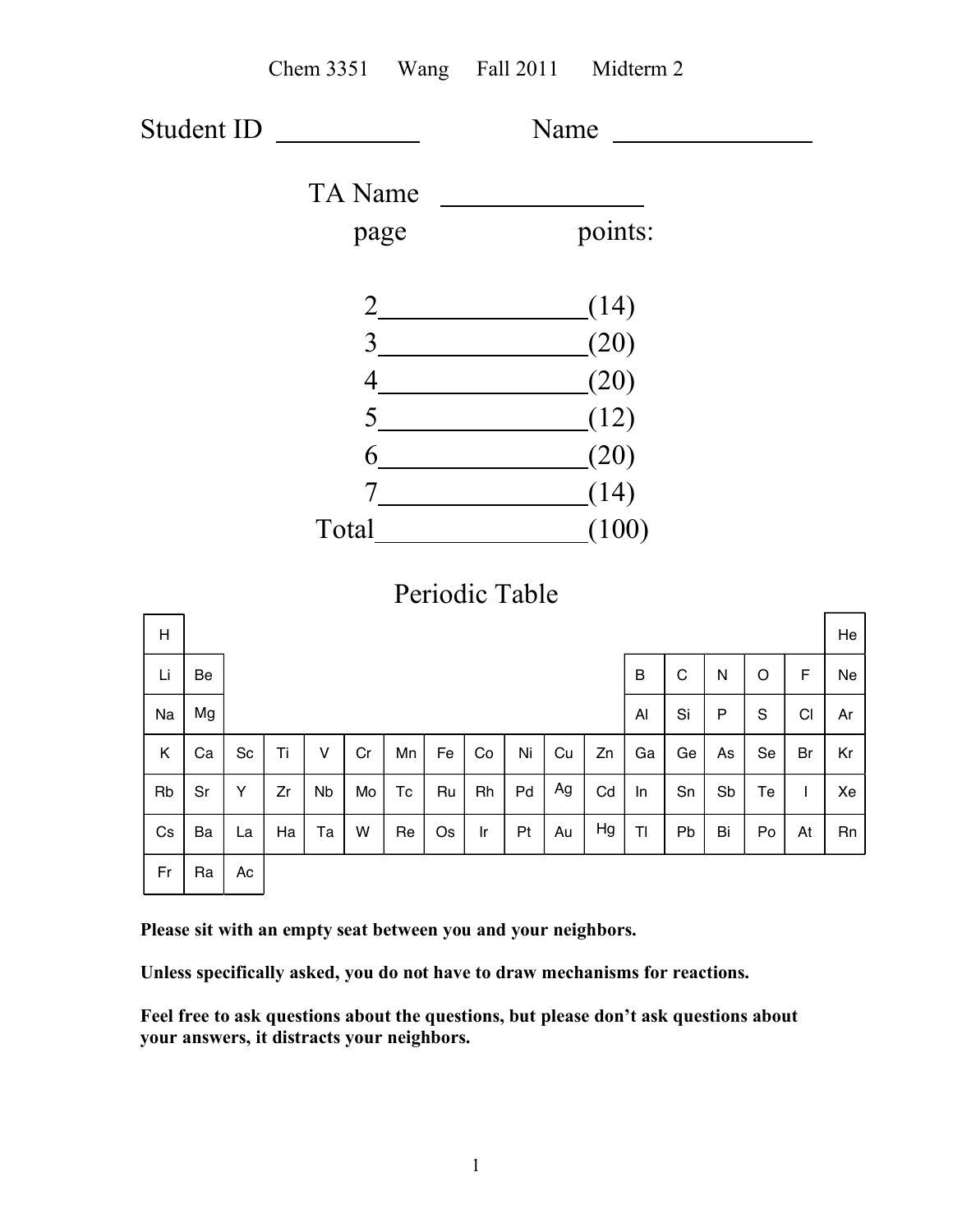1. Give the configuration (R or S) of each asymmetric center in the following molecule. (14 pts).

a) glucose  $HO<sub>6</sub>$  $\overline{\overline{O}}$ H  $HO^{\prime}$  OH OH<br>|

b) the  
onine  
 
$$
\begin{array}{c}\n\bigcup_{i=1}^{n} \\
\bigcup_{i=1}^{n} \\
\bigcup_{i=1}^{n} \\
\bigcup_{i=1}^{n} \\
\bigcup_{i=1}^{n} \\
\bigcup_{i=1}^{n} \\
\bigcup_{i=1}^{n} \\
\bigcup_{i=1}^{n} \\
\bigcup_{i=1}^{n} \\
\bigcup_{i=1}^{n} \\
\bigcup_{i=1}^{n} \\
\bigcup_{i=1}^{n} \\
\bigcup_{i=1}^{n} \\
\bigcup_{i=1}^{n} \\
\bigcup_{i=1}^{n} \\
\bigcup_{i=1}^{n} \\
\bigcup_{i=1}^{n} \\
\bigcup_{i=1}^{n} \\
\bigcup_{i=1}^{n} \\
\bigcup_{i=1}^{n} \\
\bigcup_{i=1}^{n} \\
\bigcup_{i=1}^{n} \\
\bigcup_{i=1}^{n} \\
\bigcup_{i=1}^{n} \\
\bigcup_{i=1}^{n} \\
\bigcup_{i=1}^{n} \\
\bigcup_{i=1}^{n} \\
\bigcup_{i=1}^{n} \\
\bigcup_{i=1}^{n} \\
\bigcup_{i=1}^{n} \\
\bigcup_{i=1}^{n} \\
\bigcup_{i=1}^{n} \\
\bigcup_{i=1}^{n} \\
\bigcup_{i=1}^{n} \\
\bigcup_{i=1}^{n} \\
\bigcup_{i=1}^{n} \\
\bigcup_{i=1}^{n} \\
\bigcup_{i=1}^{n} \\
\bigcup_{i=1}^{n} \\
\bigcup_{i=1}^{n} \\
\bigcup_{i=1}^{n} \\
\bigcup_{i=1}^{n} \\
\bigcup_{i=1}^{n} \\
\bigcup_{i=1}^{n} \\
\bigcup_{i=1}^{n} \\
\bigcup_{i=1}^{n} \\
\bigcup_{i=1}^{n} \\
\bigcup_{i=1}^{n} \\
\bigcup_{i=1}^{n} \\
\bigcup_{i=1}^{n} \\
\bigcup_{i=1}^{n} \\
\bigcup_{i=1}^{n} \\
\bigcup_{i=1}^{n} \\
\bigcup_{i=1}^{n} \\
\bigcup_{i=1}^{n} \\
\bigcup_{i=1}^{n} \\
\bigcup_{i=1}^{n} \\
\bigcup_{i=1}^{n} \\
\bigcup_{i=1}^{n} \\
\bigcup_{i=1}^{n} \\
\bigcup_{i=1}^{n} \\
\bigcup_{i=1}^{n}
$$

c) ATP



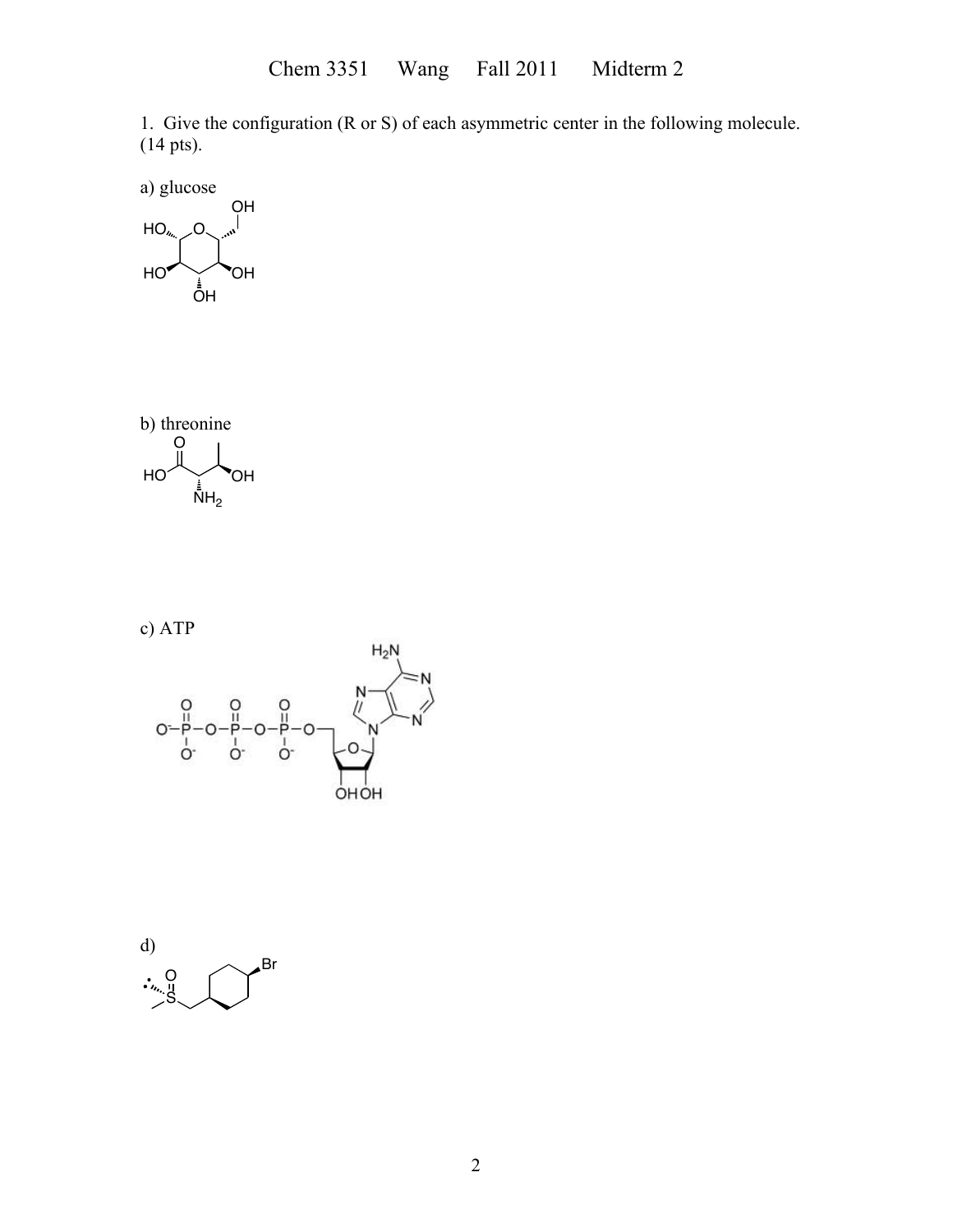2. Provide all product(s) and the corresponding mechanism of the following reactions. If there are enantiomers or diastereomers, draw all of them and assign R or S for each chiral center (10 pts each)

(1) HBr  $\blacktriangleright$ 4

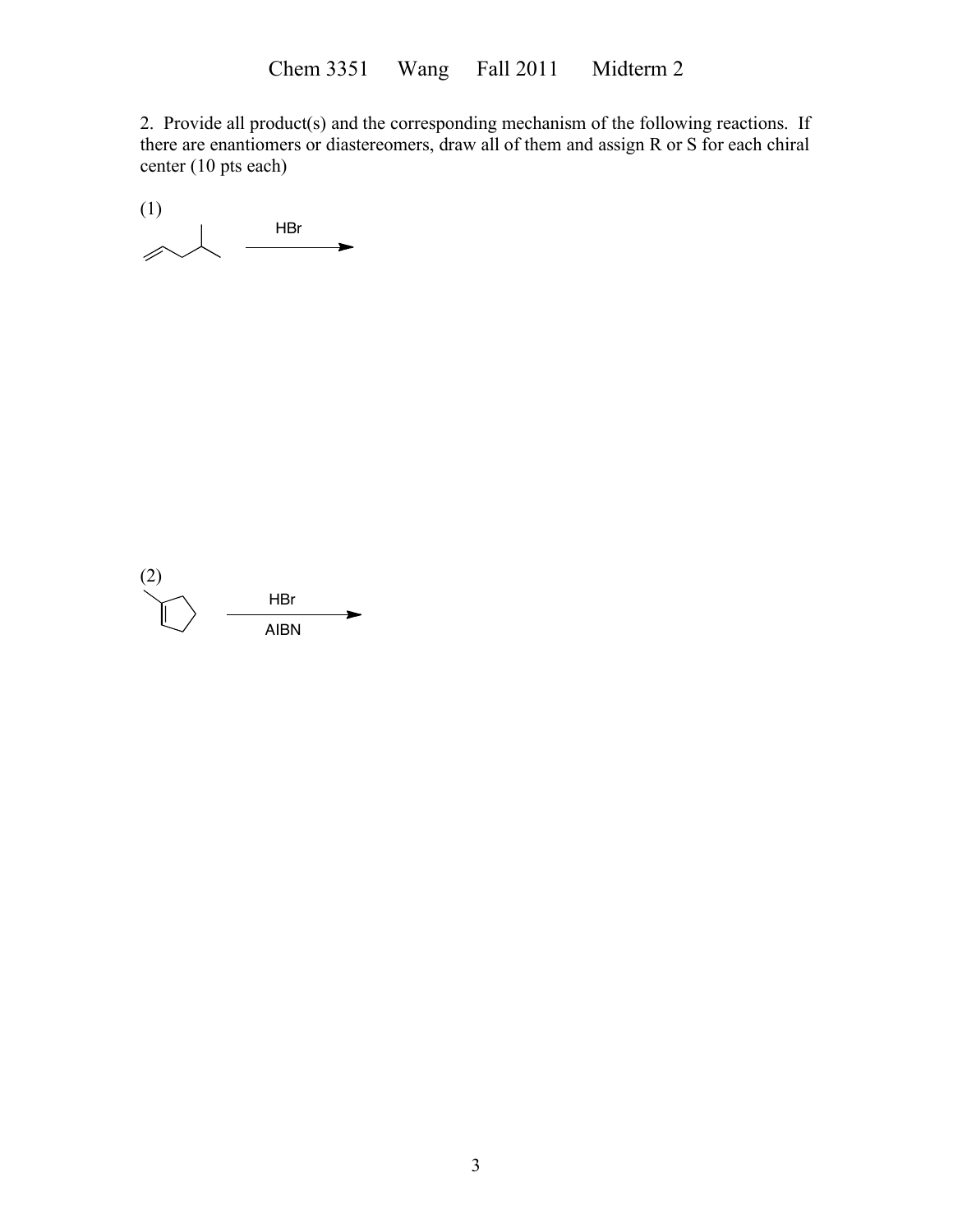(3)  $\sqrt{ }$ BH<sub>3</sub>; then H<sub>2</sub>O<sub>2</sub>, NaOH.

(4)  $Br_2$ , NaOH, H<sub>2</sub>O  $\prec$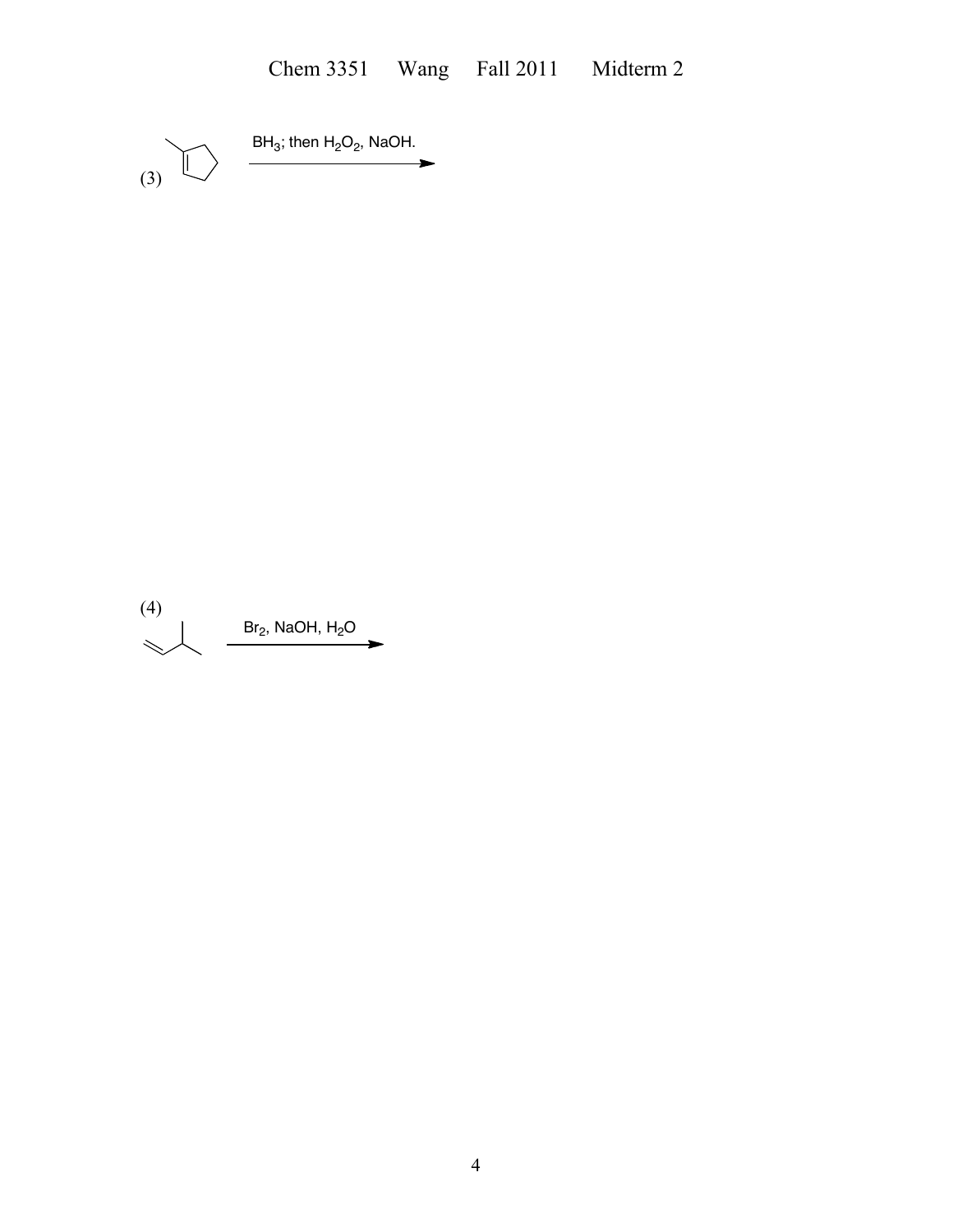3. Describe the relationship between each of the following pairs of structures (3 pts each).







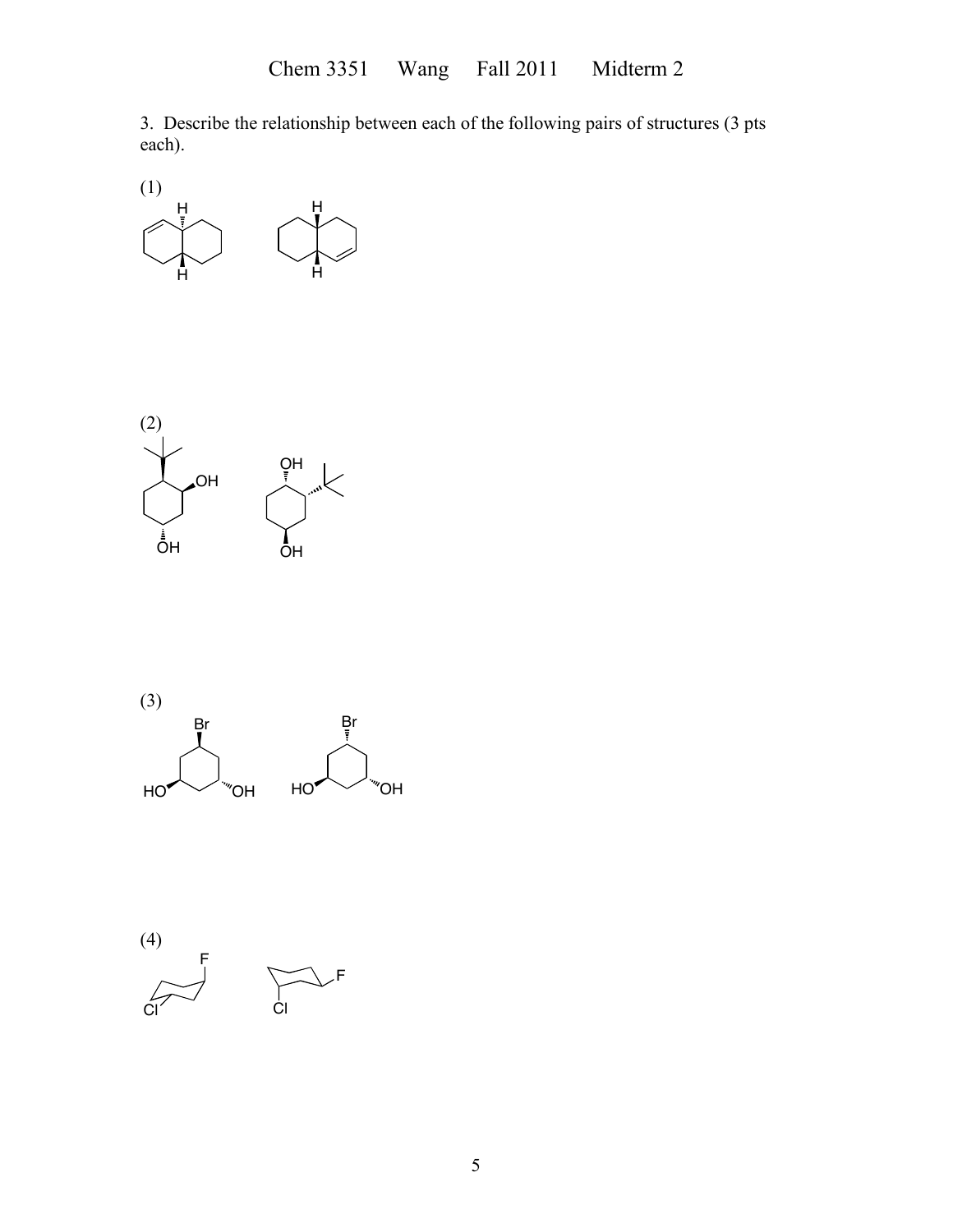4. Provide the missing starting materials or the reagents for the following reactions. (4 pts)